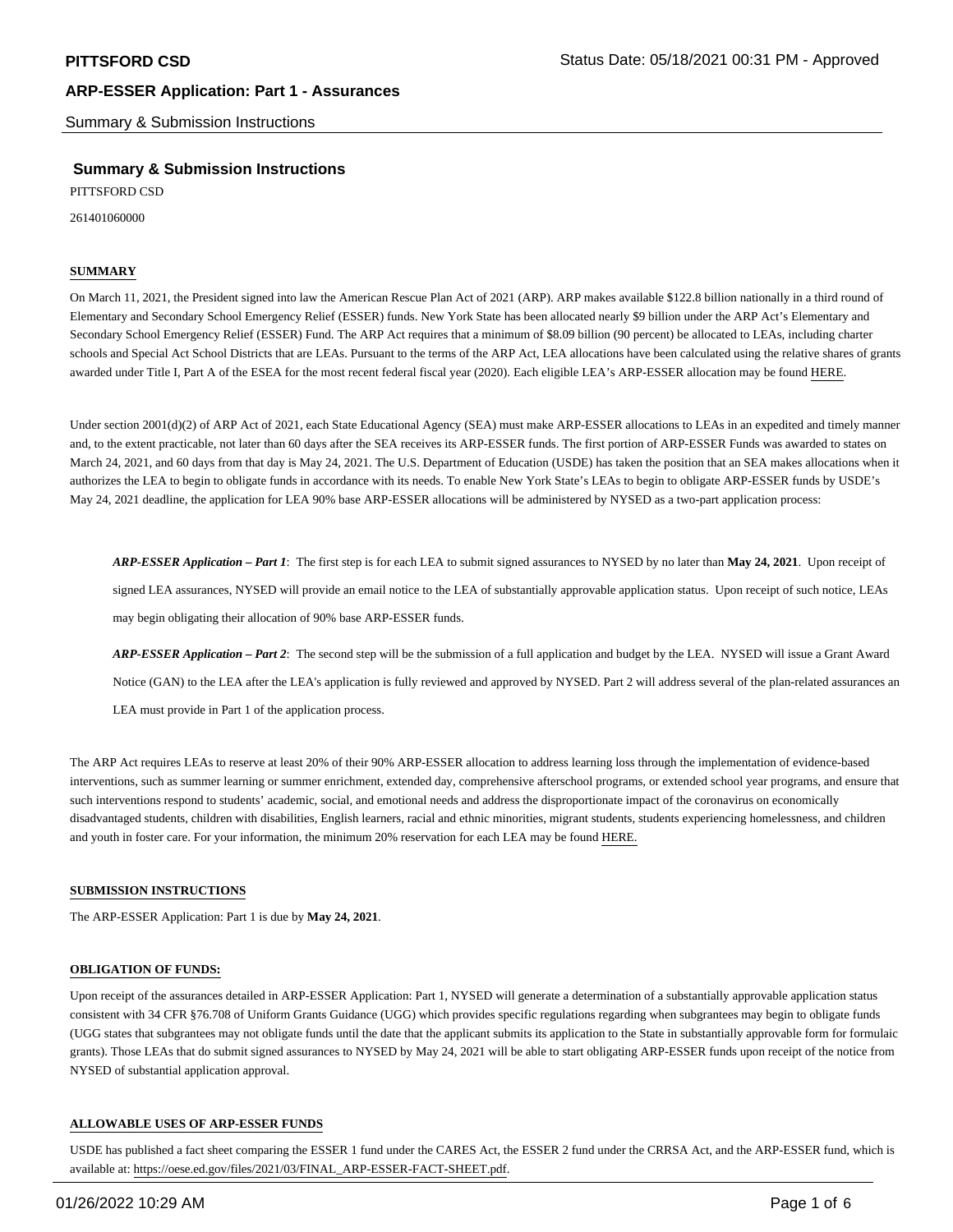## Summary & Submission Instructions

On April 21, 2021, USDE issued Interim Final Requirements (IFR) that include examples of ways in which an LEA may use its ARP-ESSER funds for a wide variety of activities related to educating students during the COVID-19 pandemic and addressing the impacts of the COVID-19 pandemic on students and educators. USDE's IFR also references the ARP statutory requirement that an LEA receiving ARP ESSER funds must reserve at least 20 percent of the funds to measure and address the academic impact of lost instructional time on all students through the implementation of evidence-based interventions, including but not limited to interventions implemented through summer learning or summer enrichment, extended day, comprehensive afterschool programs, or extended school year programs. Moreover, USDE's IFR states that the LEA must also ensure that such interventions respond to students' academic, social, emotional, and mental health needs and address the impact of the COVID-19 pandemic on groups of students disproportionately impacted by the pandemic.

USDE has indicated that additional guidance on allowable uses of ARP-ESSER funds will be forthcoming. NYSED will ensure all LEAs are provided such guidance upon receipt.

#### **APPLICATION PROCESS FOR LEA ALLOCATIONS OF ARP-ESSER SEA RESERVE FUNDS**

The federal ARP statute requires SEAs to reserve:

not less than 5 percent of the total amount of grant funds awarded to the State (\$449.4 million) to carry out activities to address the impact of lost instructional

time by supporting the implementation of evidence-based interventions;

not less than 1 percent (\$89.9 million) to carry out the implementation of evidence-based summer enrichment programs; and

not less than 1 percent to carry out the implementation of evidence-based comprehensive afterschool programs.

The 2021-22 enacted state budget directs that these required SEA set-asides be allocated as grants to specified school districts. Each eligible district's allocation of SEA reserve funds may be found HERE. NYSED will inform school districts under separate cover when the application process for school district allocations of ARP-ESSER SEA set-aside funds has been published in the SED Monitoring and Vendor Reporting System.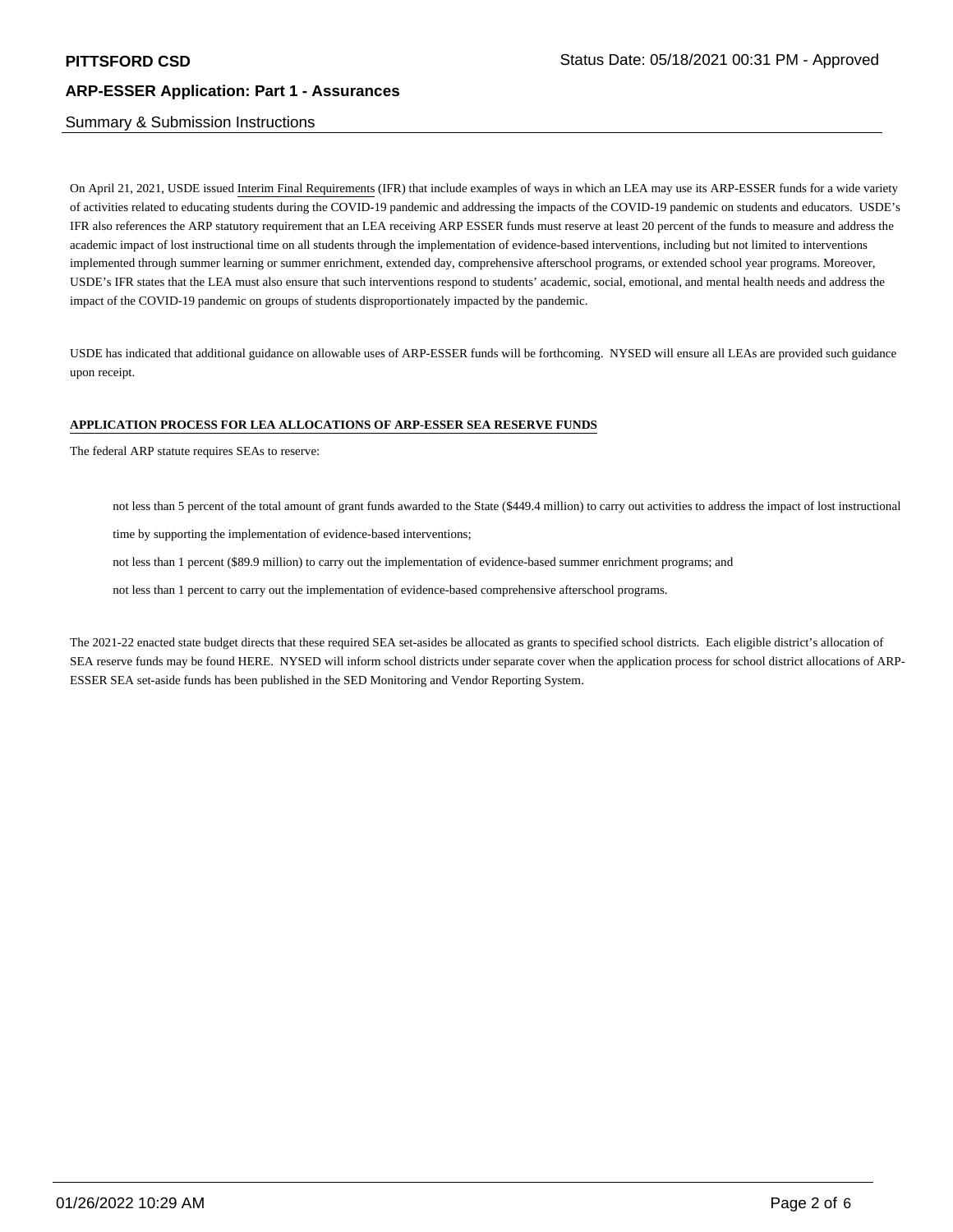## Assurances

## **American Rescue Plan (ARP) Act - Assurances**

**1. The LEA assures that ESSER funds are used for activities allowable under section 2001(e) of the ARP Act, 18003(d) of the CARES Act and 313(d) of the CRRSA Act.**

■ YES, the LEA provides the above assurance.

- **2. The LEA assures that it will comply with all reporting requirements at such time and in such manner and containing such information as the Commissioner may reasonably require, including on matters such as but not limited to:**
	- **1. data on each school's mode of instruction (remote, hybrid, in-person), including student attendance data (disaggregated by student subgroup) for each modality;**
	- **2. LEA uses of funds to meet students' social, emotional, and academic needs, including through summer enrichment programming and other evidence-based interventions, and how they advance equity for underserved students;**
	- **3. LEA uses of funds to sustain and support access to early childhood education programs;**
	- **4. impacts and outcomes (disaggregated by student subgroup) through use of ARP ESSER funding (e.g., quantitative and qualitative results of ARP ESSER funding, including on personnel, student learning, and budgeting at the school and district level);**
	- **5. student data (disaggregated by student subgroup) related to how the COVID-19 pandemic has affected instruction and learning;**
	- **6. requirements under the Federal Financial Accountability Transparency Act (FFATA); and**
	- **7. additional reporting requirements as may be necessary to ensure accountability and transparency of ARP ESSER funds.**

■ YES, the LEA provides the above assurance.

**3. The LEA assures that records pertaining to the ARP ESSER award under 2 C.F.R. § 200.334 and 34 C.F.R. §76.730, including financial records related to use of grant funds, will be retained separately from other grant funds, including but not limited to funds that an LEA receives under the Coronavirus Aid, Relief, and Economic Security Act (CARES Act) and the Coronavirus Response and Relief Supplemental Appropriations Act, 2021 (CRRSA Act).**

YES, the LEA provides the above assurance.

**4. The LEA assures that the LEA will cooperate with any examination of records with respect to such funds by making records available for inspection, production, and examination, and authorized individuals available for interview and examination, upon the request of (i) the Department and/or its Inspector General; or (ii) any other federal agency, commission, or department in the lawful exercise of its jurisdiction and authority.**

■ YES, the LEA provides the above assurance.

**5. The LEA assures that the LEA will comply with all applicable assurances in OMB Standard Forms 424B and D (Assurances for Non-Construction and Construction Programs), including the assurances relating to the legal authority to apply for assistance; access to records; conflict of interest; merit systems; nondiscrimination; Hatch Act provisions; labor standards; flood hazards; historic preservation; protection of human subjects; animal welfare; lead-based paint; Single Audit Act; and the general agreement to comply with all applicable Federal laws, executive orders and regulations.**

YES, the LEA provides the above assurance.

**6. The LEA assures that the LEA will have on file with the SEA a set of assurances that meets the requirements of section 442 of the General Education Provisions Act (GEPA) (20 U.S.C. 1232e).**

■ YES, the LEA provides the above assurance.

- **7. The LEA assures that the LEA will comply with the requirements of section 427 of GEPA (20 U.S.C. 1228a). The description must include information on the steps the LEA proposes to take to permit students, teachers, and other program beneficiaries to overcome barriers (including barriers based on gender, race, color, national origin, disability, and age) that impede equal access to, or participation in, the program.**
	- YES, the LEA provides the above assurance.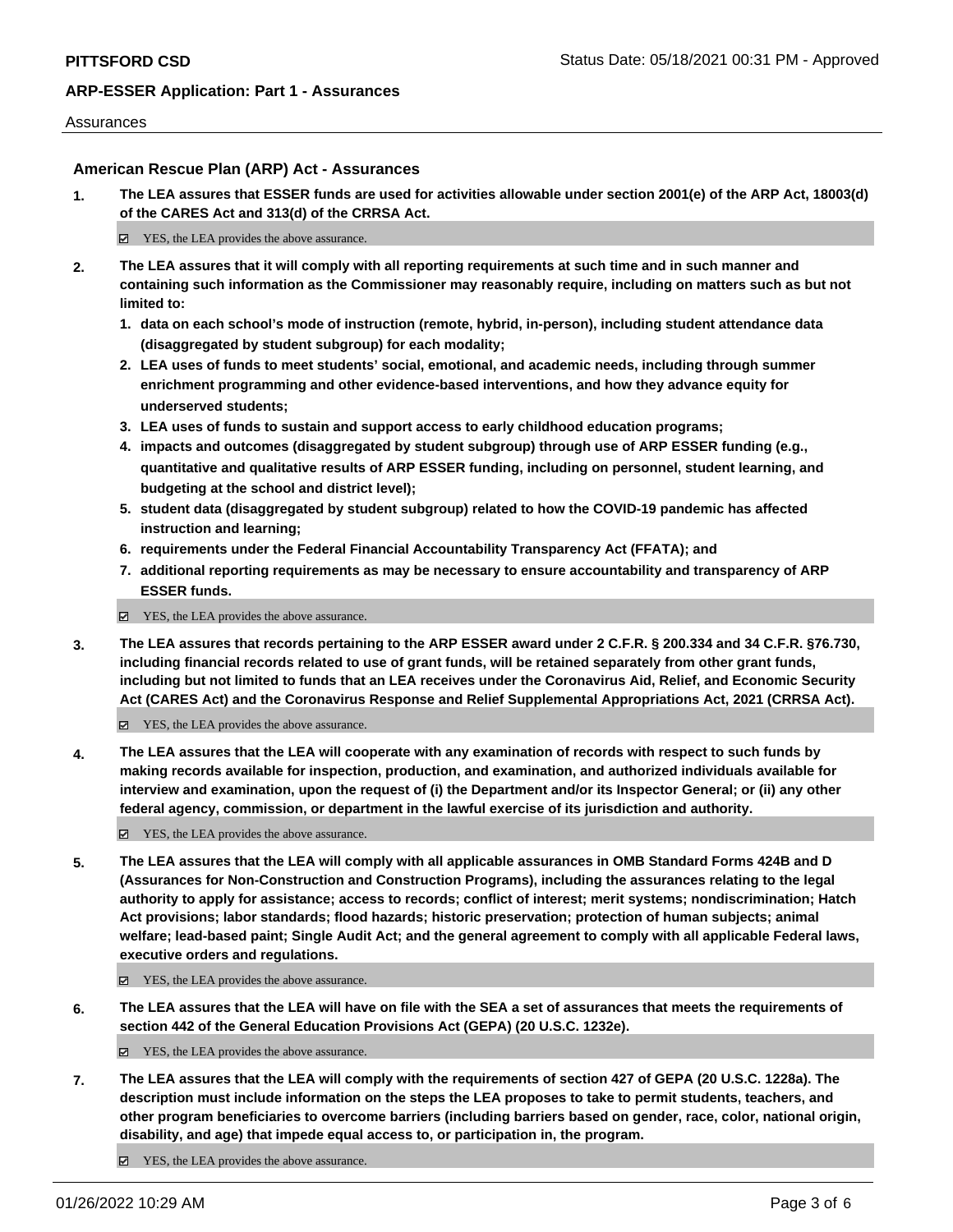### Assurances

**8. The LEA assures that the LEA is using ARP ESSER funds for purposes that are reasonable, necessary, and allocable under the ARP.**

YES, the LEA provides the above assurance.

**9. The LEA assures that the LEA will comply with the provisions of all applicable acts, regulations and assurances; the following provisions of Education Department General Administrative Regulations (EDGAR) 34 CFR parts 76, 77, 81, 82, 84, 97, 98, and 99; the OMB Guidelines to Agencies on Governmentwide Debarment and Suspension (Nonprocurement) in 2 CFR part 180, as adopted and amended as regulations of the Department in 2 CFR part 3485; and the Uniform Guidance in 2 CFR part 200, as adopted and amended as regulations of the Department in 2 CFR part 34.**

YES, the LEA provides the above assurance.

**10. The LEA assures that federal grant recipients, sub recipients and their grant personnel are prohibited from text messaging while driving a government owned vehicle, or while driving their own privately owned vehicle during official grant business, or from using government supplied electronic equipment to text message or email when driving as per Executive Order 13513,"Federal Leadership on Reducing Text Messaging While Driving," October 1,2009.**

YES, the LEA provides the above assurance.

**11. The LEA assures that no Federal appropriated funds have been paid or will be paid to any person for influencing or attempting to influence an officer or employee of any agency, a Member of Congress, an officer or employee of Congress, or an employee of a Member of Congress in connection with the making or renewal of Federal grants under this program.**

■ YES, the LEA provides the above assurance.

- **12. The LEA assures that:**
	- **1. the LEA will administer each program covered by the application in accordance with all applicable statutes, regulations, program plans, and applications;**
	- **2. control of funds provided to the LEA under each program, and title to property acquired with those funds, will be in a public agency and that a public agency will administer those funds and property;**
	- **3. the LEA will use fiscal control and fund accounting procedures that will ensure proper disbursement of, and accounting for, Federal funds paid to that agency under each program;**
	- **4. the LEA will make reports to the State agency or board and to the Secretary as may reasonably be necessary to enable the State agency or board and the Secretary to perform their duties and that the local educational agency will maintain such records, including the records required under section 1232f of this title, and provide access to those records, as the State agency or board or the Secretary deem necessary to perform their duties; and**
	- **5. the LEA will provide reasonable opportunities for the participation by teachers, parents, and other interested agencies, organizations, and individuals in the planning for and operation of each program.**

YES, the LEA provides the above assurance.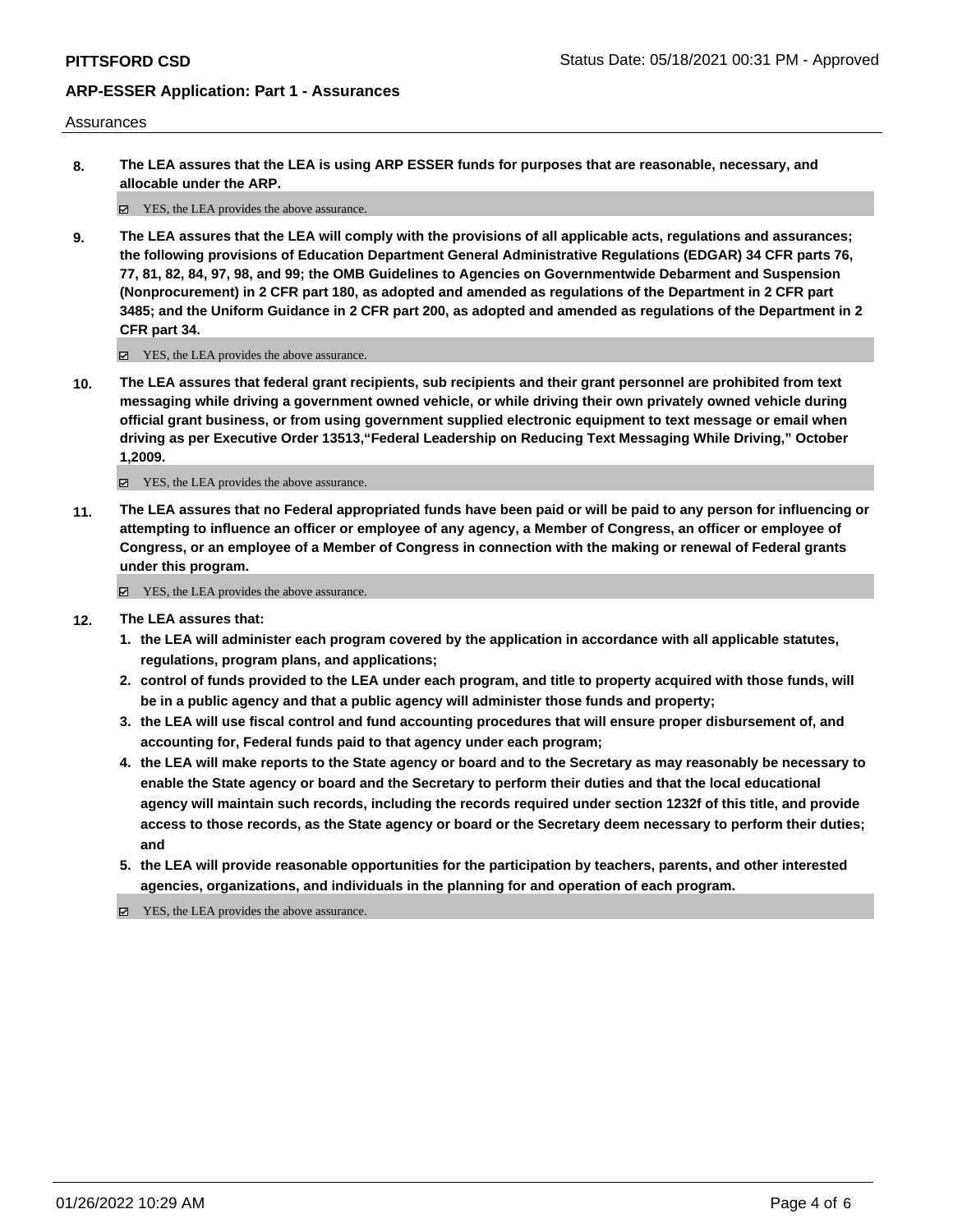## Assurances

- **13. The LEA assures that:**
	- **1. any application, evaluation, periodic program plan or report relating to each program will be made readily available to parents and other members of the general public;**
	- **2. in the case of any project involving construction—(A) the project is not inconsistent with overall State plans for the construction of school facilities, and (B) in developing plans for construction, due consideration will be given to excellence of architecture and design and to compliance with standards prescribed by the Secretary under section 794 of title 29 in order to ensure that facilities constructed with the use of Federal funds are accessible to and usable by individuals with disabilities;**
	- **3. the local educational agency has adopted effective procedures for acquiring and disseminating to teachers and administrators participating in each program significant information from educational research, demonstrations, and similar projects, and for adopting, where appropriate, promising educational practices developed through such projects; and**
	- **4. none of the funds expended under any applicable program will be used to acquire equipment (including computer software) in any instance in which such acquisition results in a direct financial benefit to any organization representing the interests of the purchasing entity or its employees or any affiliate of such an organization.**

 $\Xi$  YES, the LEA provides the above assurance.

**14. The LEA assures that the LEA will comply with the maintenance of equity provision in section2004(c) of the ARP.**

YES, the LEA provides the above assurance.

**15. The LEA assures the LEA will reserve not less than 20 percent of its total ARP ESSER allocation to address learning loss through the implementation of evidence-based interventions, such as summer learning or summer enrichment, extended day, comprehensive afterschool programs, extended school year programs, or other evidence-based interventions, and ensure that such interventions respond to students' academic, social, and emotional needs and address the disproportionate impact of COVID-19 on student subgroups (each major racial and ethnic group, children from low-income families, children with disabilities, English learners, gender, migrant students, students experiencing homelessness, and children and youth in foster care).**

YES, the LEA provides the above assurance.

**16. The LEA assures that the LEA will develop and make publicly available on the LEA's website, not later than 30 days after receiving ARP ESSER funds, a plan for the safe return to in-person instruction and continuity of services for all schools, including those that have already returned to in-person instruction. As part of this process, consistent with Section 2001(i)(2) of the ARP Act, the LEA seek public comment on the plan and take those comments into account in the development of the plan. Per section 2001(i)(3) of the ARP Act, an LEA that developed a plan for the safe return to in-person instruction and continuity of services prior to the date of enactment of the ARP Act will be deemed to have met the requirement to develop a plan under section 2001(i)(1) as long as the plan meets the statutory requirements (i.e., is publicly available on the LEA's website and was developed after the LEA sought and took into account public comment).**

■ YES, the LEA provides the above assurance.

**17. The LEA assures that the LEA will include in its application to the Department for ARP-ESSER funds a plan, in a format prescribed by the Commissioner, that describes the extent to which and how the funds will be used to implement prevention and mitigation strategies that are, to the greatest extent practicable, consistent with the most recent CDC guidance on reopening schools, in order to continuously and safely open and operate schools for in-person learning.**

YES, the LEA provides the above assurance.

- **18. The LEA assures that the LEA will include in its application to the Department for ARP-ESSER funds a plan, in a format prescribed by the Commissioner, that describes how the LEA will use the funds it reserves under section 2001(e)(1) of the ARP Act to address the academic impact of lost instructional time through the implementation of evidence-based interventions, such as summer learning or summer enrichment, extended day, comprehensive afterschool programs, or extended school year.**
	- YES, the LEA provides the above assurance.